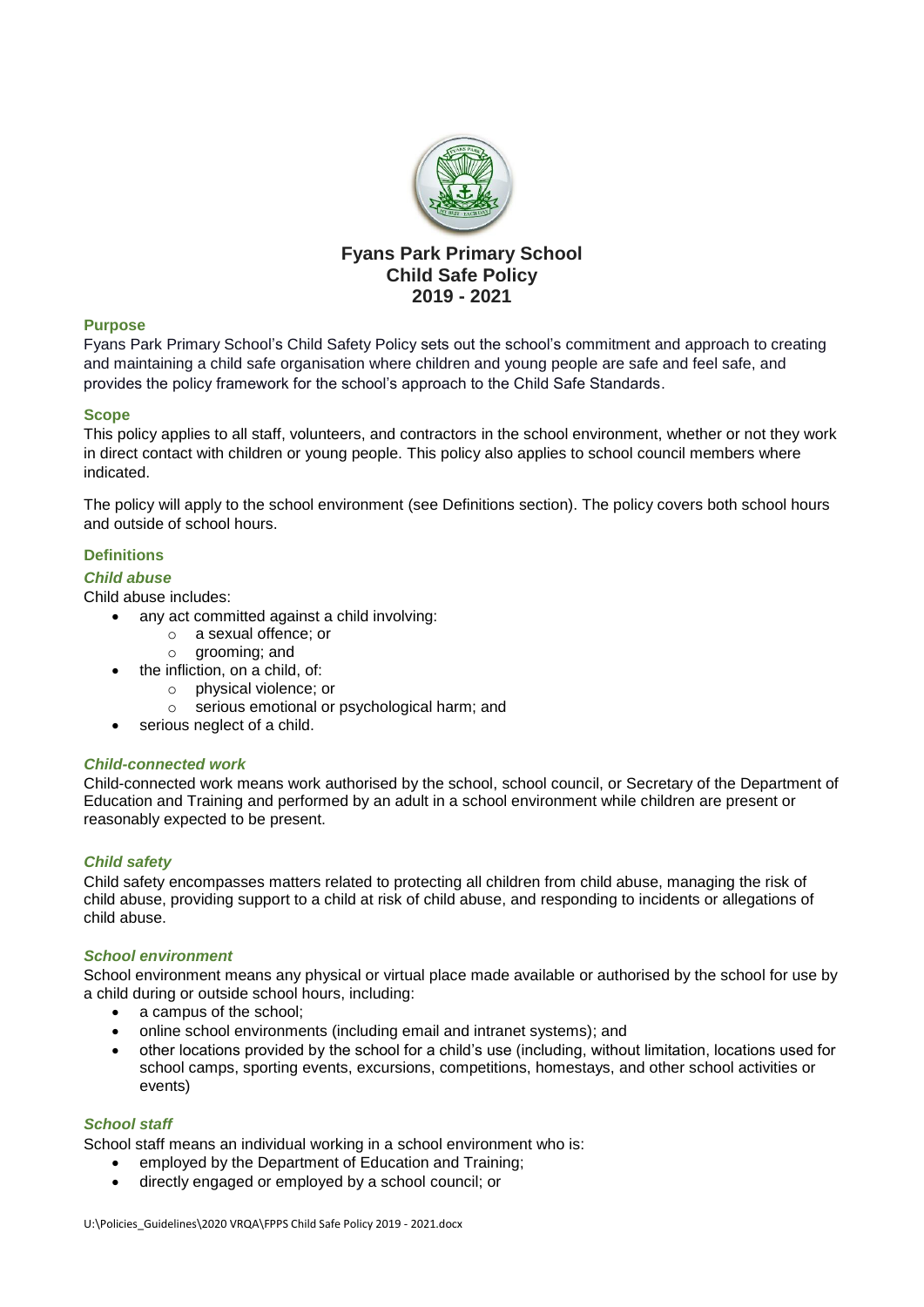a volunteer or a contracted service provider (whether or not a body corporate or any other person is an intermediary).

## **STATEMENT OF COMMITMENT TO CHILD SAFETY AND CHILD SAFETY PRINCIPLES**

Fyans Park Primary School is committed to the safety and wellbeing of all children and young people. This will be the primary focus of our care and decision-making.

- Fyans Park Primary School is committed to child safety.
- We want children to be safe, happy and empowered. We support and respect all children, as well as our staff and volunteers.
- We are committed to the safety, participation and empowerment of all children.
- We have zero tolerance of child abuse, and all allegations and safety concerns will be treated very seriously and consistently with our robust policies and procedures.
- We have legal and moral obligations to contact authorities when we are worried about a child's safety, which we follow rigorously.
- Fyans Park Primary School is committed to preventing child abuse and identifying risks early, and removing and reducing these risks.
- Fyans Park Primary School has robust human resources and recruitment practices for all staff and volunteers.
- Fyans Park Primary School is committed to regularly training and educating our staff and volunteers on child abuse risks.
- We support and respect all children, as well as our staff and volunteers. We are committed to the cultural safety of Aboriginal children, the cultural safety of children from a culturally and/or linguistically diverse backgrounds, and to providing a safe environment for children with a disability.
- We have specific policies, procedures and training in place that support our leadership team, staff and volunteers to achieve these commitments.
- Fyans Park Primary School has zero tolerance for child abuse.

We are committed to providing a child safe environment where children and young people are safe and feel safe, and their voices are heard about decisions that affect their lives. Our child safe policies, procedures, strategies and practices will be inclusive of the needs of all children, particularly Aboriginal and Torres Strait Islander children, children from culturally and linguistically diverse backgrounds, children with disabilities, and children who are vulnerable.

Every person involved in Fyans Park Primary School has a responsibility to understand the important and specific role they play individually and collectively to ensure that the wellbeing and safety of all children and young people is at the forefront of all they do and every decision they make.

## **Child safety principles**

In its planning, decision-making and operations, Fyans Park Primary School will:

- 1. Take a preventative, proactive and participatory approach to child safety;
- 2. Value and empower children to participate in decisions which affect their lives;
- 3. Foster a culture of openness that supports all persons to safely disclose risks of harm to children;
- 4. Respect diversity in cultures and child rearing practices while keeping child safety paramount;
- 5. Provide written guidance on appropriate conduct and behaviour towards children;
- 6. Engage only the most suitable people to work with children and have high quality staff and volunteer supervision and professional development;
- 7. Ensure children know who to talk with if they are worried or are feeling unsafe, and that they are comfortable and encouraged to raise such concerns;
- 8. Report suspected abuse, neglect or mistreatment promptly to the appropriate authorities;
- 9. Share information appropriately and lawfully with other organisations where the safety and wellbeing of children is at risk; and
- 10. Value the input of and communicate regularly with families and carers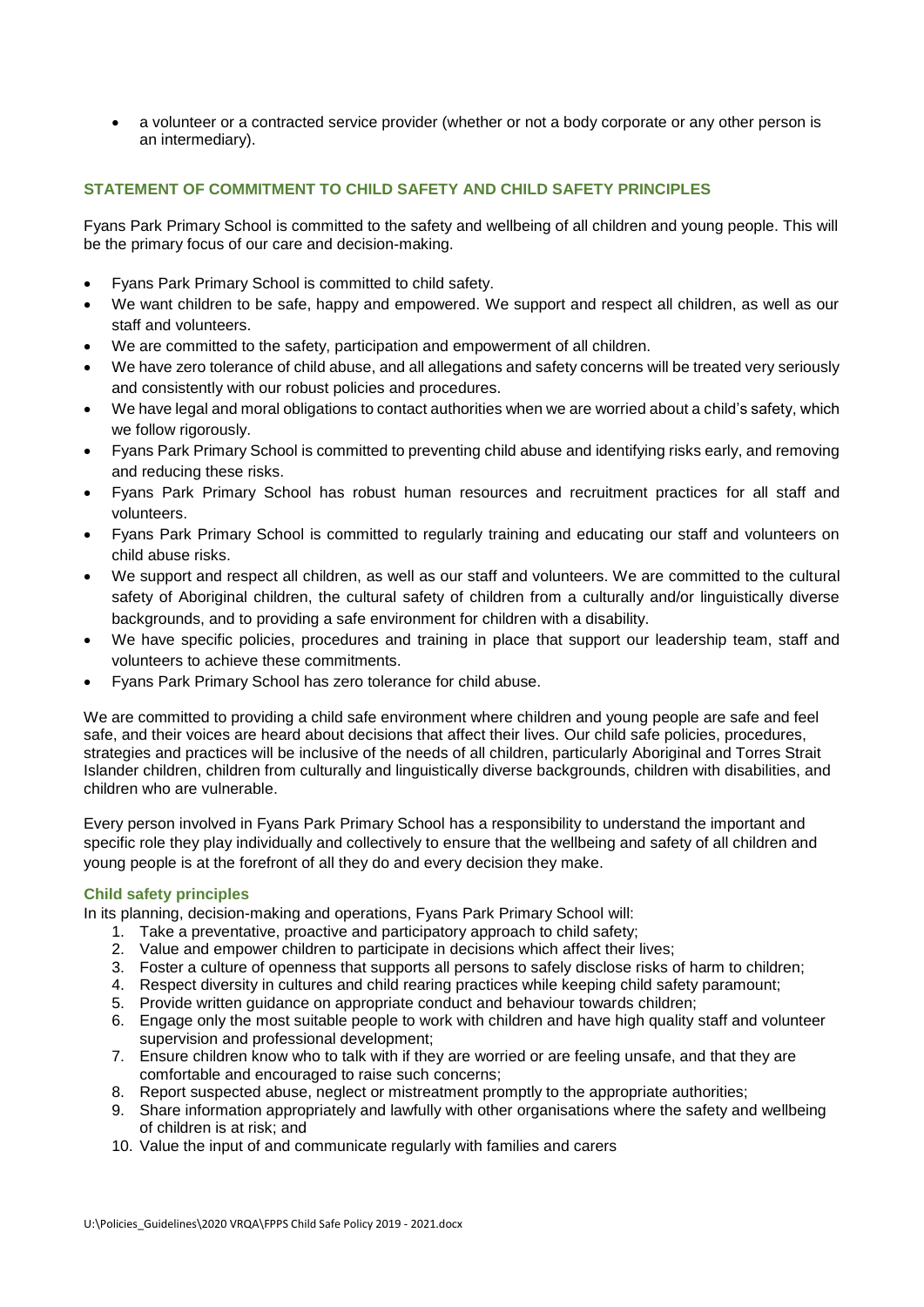## **POLICY**

### **Strategies to embed a child safe culture**

Fyans Park Primary School's culture encourages staff, students, parents and the school community to raise, discuss and scrutinise child safety concerns. This makes it more difficult for abuse to occur and remain hidden.

All child safety documents, including this policy, the Child Safety Code of Conduct, the school's Child Safety Responding and Reporting Obligations (including Mandatory Reporting) Policy and Procedures *[Identifying](https://www.education.vic.gov.au/Documents/about/programs/health/protect/ChildSafeStandard5_SchoolsGuide.pdf)  [and Responding to All Forms of Abuse in Victorian Schools](https://www.education.vic.gov.au/Documents/about/programs/health/protect/ChildSafeStandard5_SchoolsGuide.pdf)* and the [Four Critical Actions for Schools](https://www.education.vic.gov.au/Documents/about/programs/health/protect/FourCriticalActions_ChildAbuse.pdf) are readily available online on our schools website [www.fyansparkps.vic.edu.au](http://www.fyansparkps.vic.edu.au/) and in hard copy at the school's front office for all staff and students to read at any time.

Child safety is everyone's responsibility. **All school staff** are required to:

- Act in accordance with the school's Child Safety Code of Conduct, which clearly sets out the difference between appropriate and inappropriate behaviour
- Act in accordance with the Child Safety Responding and Reporting Obligations (including Mandatory Reporting) Policy and Procedures at all times, including following the [Four Critical Actions for Schools](https://www.education.vic.gov.au/Documents/about/programs/health/protect/FourCriticalActions_ChildAbuse.pdf) where necessary
- Undertake annual guidance and training on child safety
- Act in accordance with their legal obligations, including:
	- o Failure to disclose offence (applies to all adults)
	- o Duty of care (applies to all school staff)
	- $\circ$  Mandatory reporting obligations (applies to all mandatory reporters, including teachers, principals, registered psychologists, and registered doctors and nurses)
	- o Failure to protect offence (applies to a person in a position of authority within the school)
	- $\circ$  Reportable conduct obligations (applies to all school staff in reporting conduct to the principal, and applies to the principal in reporting to Employee Conduct Branch)
	- o Organisational duty of care (applies to the school as an organisation)
	- o For more information on these obligations, see Identifying [and Responding to All Forms of](https://www.education.vic.gov.au/Documents/about/programs/health/protect/ChildSafeStandard5_SchoolsGuide.pdf)  [Abuse in Victorian Schools.](https://www.education.vic.gov.au/Documents/about/programs/health/protect/ChildSafeStandard5_SchoolsGuide.pdf)

As part of Fyans Park Primary School's child safe culture, **school leadership** (including the Principal and Assistant Principal will:

- Consider the diversity of all children, including (but not limited to) the needs of Aboriginal and Torres Strait Islander children, children from culturally and linguistically diverse backgrounds, children with disabilities, and children who are vulnerable, when implementing the Child Safe Standards
- Ensure that child safety is a regular agenda item at school leadership meetings and staff meetings
- Encourage and enable staff professional learning and training to build deeper understandings of child safety and prevention of abuse
- Ensure that no one is prohibited or discouraged from reporting an allegation of child abuse to a person external to the school or from making records of any allegation.

As part of Fyans Park Primary School's child safe culture, **school mandatory reporting staff** are required to:

- Complete the Protecting Children [Mandatory reporting and other obligations](http://elearn.com.au/det/protectingchildren/) online module every year
- Read the school's Child Safety Code of Conduct on induction, and maintain familiarity with that document
- Read the school's Child Safety Responding and Reporting Obligations (including Mandatory Reporting) Policy and Procedures on induction, and maintain familiarity with that document
- Read the school's Child Safety Policy (this document) on induction, and maintain familiarity with that document.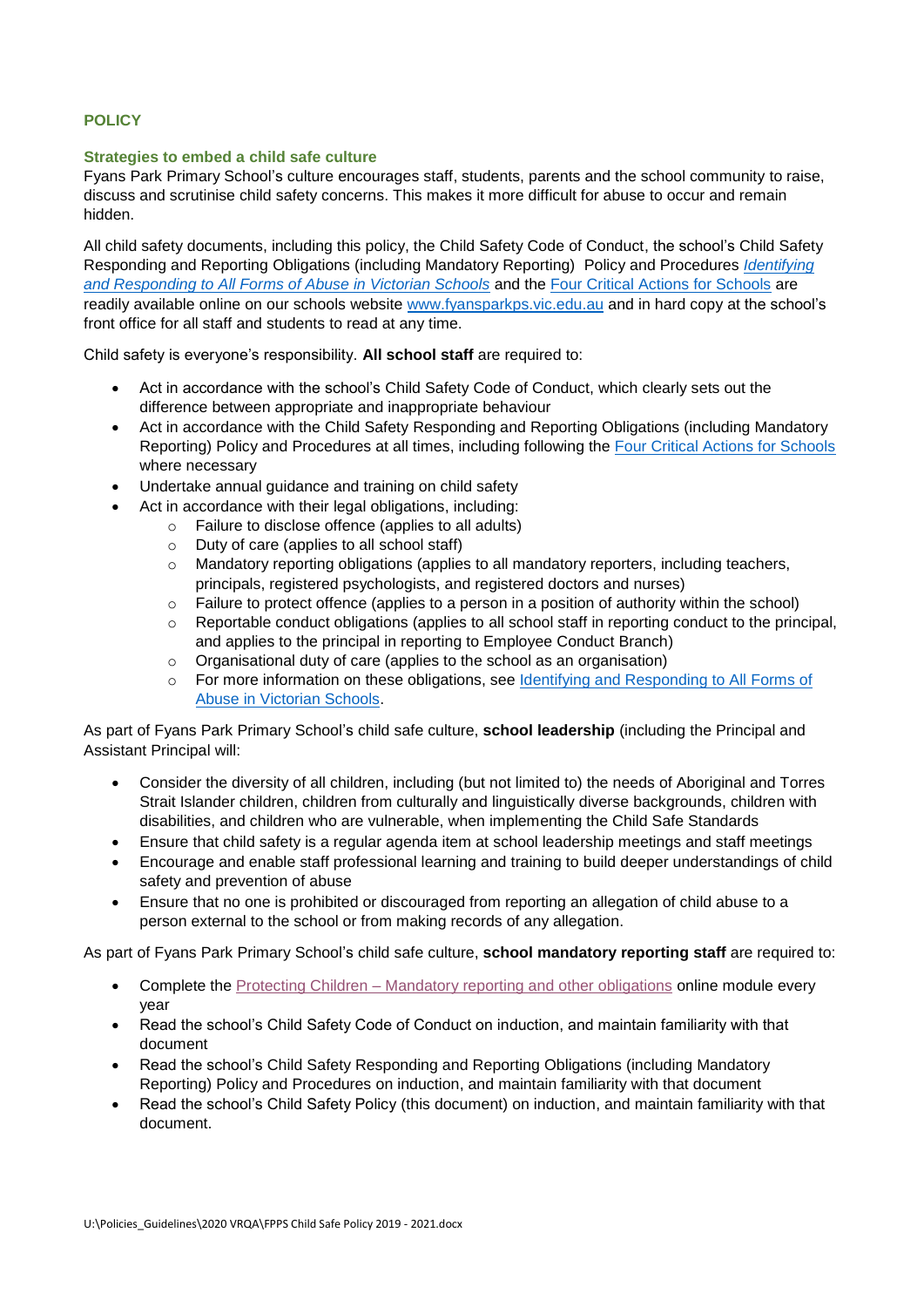As part of Fyans Park Primary School's child safe culture, in performing the functions and powers given to them under the *Education and Training Reform Act 2006*, **school councils and school council members** will:

- Ensure that child safety is a regular agenda item at school council meetings
- Consider the diversity of all children, including (but not limited to) the needs of Aboriginal and Torres Strait Islander children, children from culturally and linguistically diverse backgrounds, children with disabilities, and children who are vulnerable, when making decisions regarding the Child Safe **Standards**
- Undertake annual guidance and training on child safety, such as the [Child Safe Standards School](https://www.education.vic.gov.au/Documents/about/programs/health/protect/school-council-training.pptx)  [Council Training](https://www.education.vic.gov.au/Documents/about/programs/health/protect/school-council-training.pptx) PowerPoint.
- Approve the Child Safety Code of Conduct to the extent that it applies to school council employees and members, and if updated, note the new document in its school council meeting minutes
- When hiring employees, ensure that selection, supervision and management practices are child safe (unless delegated to the principal).
- School leadership will maintain records of the above processes.

## **Roles and responsibilities**

School leaders will ensure that each person understands their role, responsibilities and behaviour expected in protecting children and young people from abuse and neglect. Staff will comply with the school's Child Safety Code of Conduct, which sets out clearly the difference between appropriate and inappropriate behaviour.

Specific child safety responsibilities:

- The Principal is responsible for reviewing and updating the Child Safety Policy every 3 years.
- The Principal class team is responsible for monitoring the school's compliance with the Child Safety Policy. The school community should approach a member of the Principal class team if they have any concerns about the school's compliance with the Child Safety Policy.
- The Principal is responsible for informing the school community about this policy, and making it publicly available.
- Other specific roles and responsibilities are named in Fyans Park Primary School's other child safety policies and procedures, including the Child Safety Code of Conduct, Child Safety Responding and Reporting Obligations (including Mandatory Reporting) Policy and Procedures, and risk assessment register.

## **Recruitment**

Fyans Park Primary School follows the Department's Recruitment in Schools guide to ensure child safe recruitment practices, available on the [Department's website.](https://www.education.vic.gov.au/hrweb/careers/Pages/recruitinsch.aspx)

All prospective volunteers are required to comply with our school's Volunteers Policy, including in relation to assessing the suitability of prospective volunteers and obtaining checks required under this policy. All prospective volunteers are required to maintain a valid Working with Children Check.

## **Training and supervision**

Training and education is important to ensure that everyone in the school understands that child safety is everyone's responsibility.

Our school culture aims for all staff and volunteers (in addition to parents/carers and children) to feel confident and comfortable in coming forward with any allegations or suspicions of child abuse or child safety concerns. We train our staff and volunteers to identify, assess, and minimise risks of child abuse and to detect potential signs of child abuse. This training occurs annually or more often as required.

We also support our staff and volunteers through ongoing supervision to develop their skills to protect children from abuse, to promote the cultural safety of Aboriginal and Torres Strait Islander children and children from linguistically and/or diverse backgrounds, and the safety of children with a disability and vulnerable children.

New employees and volunteers will be inducted into the school, including by being referred to the Child Safety Policy (this document), the Child Safety Code of Conduct, and the Child Safety Responding and Reporting Obligations (including Mandatory Reporting) Policy and Procedures on the school website They will also be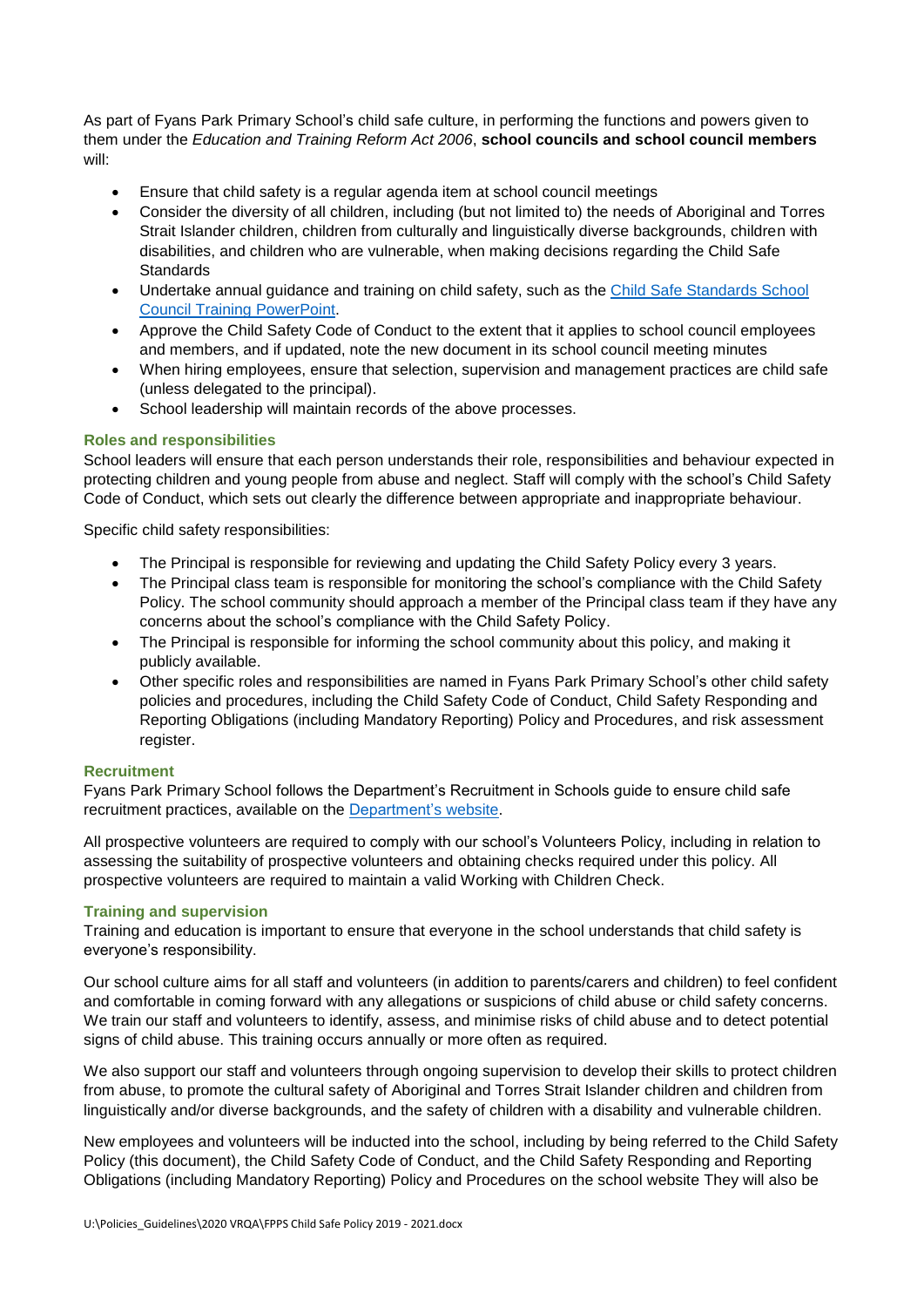supervised regularly to ensure they understand our school's commitment to child safety, and that their behaviour towards children is safe and appropriate. All employees of our school will be monitored and assessed via regular performance review to ensure their continuing suitability for child-connected work. Any inappropriate behaviour will be reported by school staff to the Principal or Assistant Principal and will be managed in accordance with Fyans Park Primary School's Child Safety Responding and Reporting Obligations (including Mandatory Reporting) Policy and Procedures where required.

### **Reporting a child safety concern or complaint**

The school has clear expectations for all staff and volunteers in making a report about a child or young person who may be in need of protection. All staff (including school council employees) must follow the school's Child Safety Responding and Reporting Obligations (including Mandatory Reporting) Policy and Procedures, including following the [Four Critical Actions for Schools](https://www.education.vic.gov.au/Documents/about/programs/health/protect/FourCriticalActions_ChildAbuse.pdf) if there is an incident, disclosure or suspicion of child abuse. Immediate actions should include reporting their concerns to DHHS Child Protection, Victoria Police and/or another appropriate agency and notifying the principal or a member of the school leadership team of their concerns and the reasons for those concerns.

Fyans Park Primary School will never prohibit or discourage school staff from reporting an allegation of child abuse. The school will always take action to respond to a complaint in accordance with the school's Child Safety Responding and Reporting Obligations (including Mandatory Reporting) Policy and Procedures. In accordance with Action 4 of the Four Critical Actions for Schools, Fyans Park Primary School will provide ongoing support for students affected by child abuse.

### **Risk reduction and management**

Fyans Park Primary School believes the wellbeing of children and young people is paramount, and is vigilant in ensuring proper risk management processes, found in the school's risk assessment register. The school recognises there are potential risks to children and young people and will take a risk management approach by undertaking preventative measures.

We will identify and mitigate the risks of child abuse in school environments by taking into account the nature of each school environment, the activities expected to be conducted in that environment and the characteristics and needs of all children expected to be present in that environment.

Fyans Park Primary School monitors and evaluates the effectiveness of the actions it takes to reduce or remove risks to child safety, more information can be found in the school's risk assessment register.

## **Listening to, communicating with and empowering children**

Fyans Park Primary School has developed a safe, inclusive and supportive environment that involves and communicates with children, young people and their parents/carers. We encourage child and parent/carer involvement and engagement that informs safe school operations and builds the capability of children and parents/carers to understand their rights and their responsibilities. Our school is committed to supporting and encouraging students to use their voice to raise and share their concerns with a trusted adult at any time of need. Students can access information on how to report abuse with their classroom teacher and school leadership.

When the school is gathering information in relation to a complaint about alleged misconduct with or abuse of a child, the school will listen to the complainant's account and take them seriously, check understanding and keep the child (and/or their parents/carers, as appropriate) informed about progress.

The school will promote the Child Safe Standards in ways that are readily accessible, easy to understand, and user-friendly to children, including:

- All of our child safety policies and procedures will be available for the students and parents at Fyans Park Primary School to read at the front office.
- PROTECT Child Safety posters will be displayed across the school
- School newsletters will inform students and the school community about the school's commitment to child safety, and strategies or initiatives that the school is taking to ensure student safety